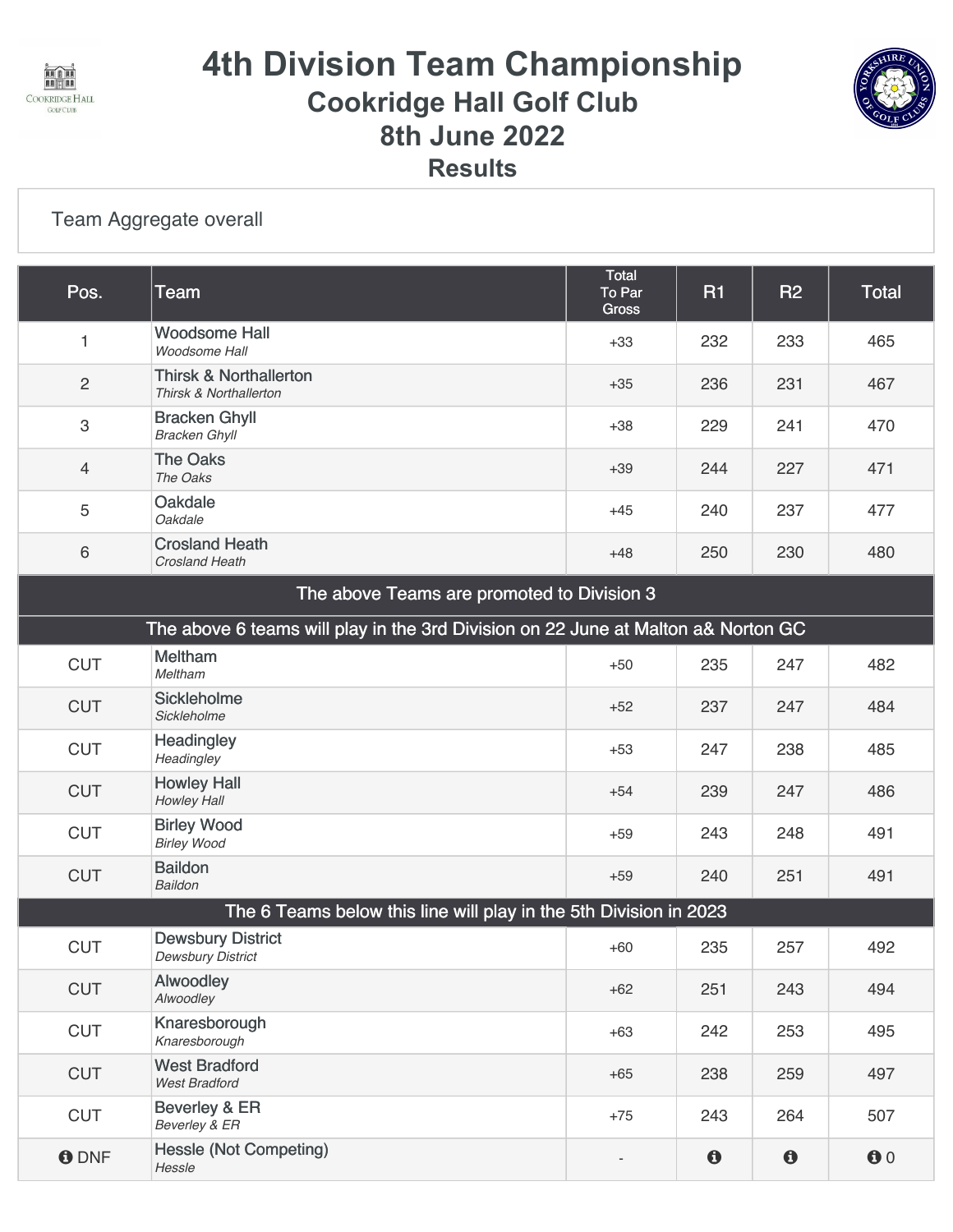

# 4th Div team Championship

### Round 2 Leaderboard



#### [Individual Gross aggregate](https://static.golfgenius.com/v2tournaments/8183737330406816428?called_from=&round_index=2)

| Pos.                      | Player                                           | Total<br>To Par<br><b>Gross</b> | <b>R1</b> | <b>R2</b> | <b>Total</b><br><b>Gross</b> |
|---------------------------|--------------------------------------------------|---------------------------------|-----------|-----------|------------------------------|
| 1                         | Jamie Appleton<br>Thirsk & Northallerton         | $+1$                            | 72        | 73        | 145                          |
| $\sqrt{2}$                | <b>Oliver Smith</b><br>Sickleholme               | $+5$                            | 70        | 79        | 149                          |
| $\ensuremath{\mathsf{3}}$ | <b>Jack Lampkin</b><br><b>Bracken Ghyll</b>      | $+5$                            | 70        | 79        | 149                          |
| $\overline{4}$            | <b>Seb Crabtree</b><br>Woodsome Hall             | $+7$                            | 72        | 79        | 151                          |
| 5                         | <b>Harry Lee</b><br>The Oaks                     | $+8$                            | 81        | 71        | 152                          |
| 6                         | <b>Richard Fawcett</b><br>Thirsk & Northallerton | $+8$                            | 79        | 73        | 152                          |
| $\overline{7}$            | <b>Lewis Harrison</b><br><b>Birley Wood</b>      | $+8$                            | 77        | 75        | 152                          |
| $\,8\,$                   | Josh McAspurn<br><b>Crosland Heath</b>           | $+9$                            | 81        | 72        | 153                          |
| $9\,$                     | <b>Ben Stephens</b><br>Howley Hall               | $+9$                            | 79        | 74        | 153                          |
| 10                        | <b>Mark Bennison</b><br>Oakdale                  | $+9$                            | 76        | 77        | 153                          |
| 11                        | <b>Paddy Gavin</b><br><b>West Bradford</b>       | $+12$                           | 75        | 81        | 156                          |
| 12                        | <b>Matthew Broadbent</b><br>Woodsome Hall        | $+13$                           | 81        | 76        | 157                          |
| 13                        | <b>Tom Collings</b><br>Woodsome Hall             | $+13$                           | 79        | 78        | 157                          |
| 14                        | Harry Emmingham<br><b>Birley Wood</b>            | $+14$                           | 81        | 77        | 158                          |
| 15                        | Josh Dye<br>Alwoodley                            | $+14$                           | 78        | 80        | 158                          |
| 16                        | <b>Jonny Reynolds</b><br><b>Bracken Ghyll</b>    | $+14$                           | 75        | 83        | 158                          |
| 17                        | James Firth<br>Baildon                           | $+15$                           | 81        | 78        | 159                          |
| 18                        | <b>Tom Pyman</b><br>The Oaks                     | $+15$                           | 79        | 80        | 159                          |
| 19                        | John MacNamara<br>Headingley                     | $+15$                           | 79        | 80        | 159                          |
| 20                        | <b>James Bailey</b><br>Meltham                   | $+15$                           | 78        | 81        | 159                          |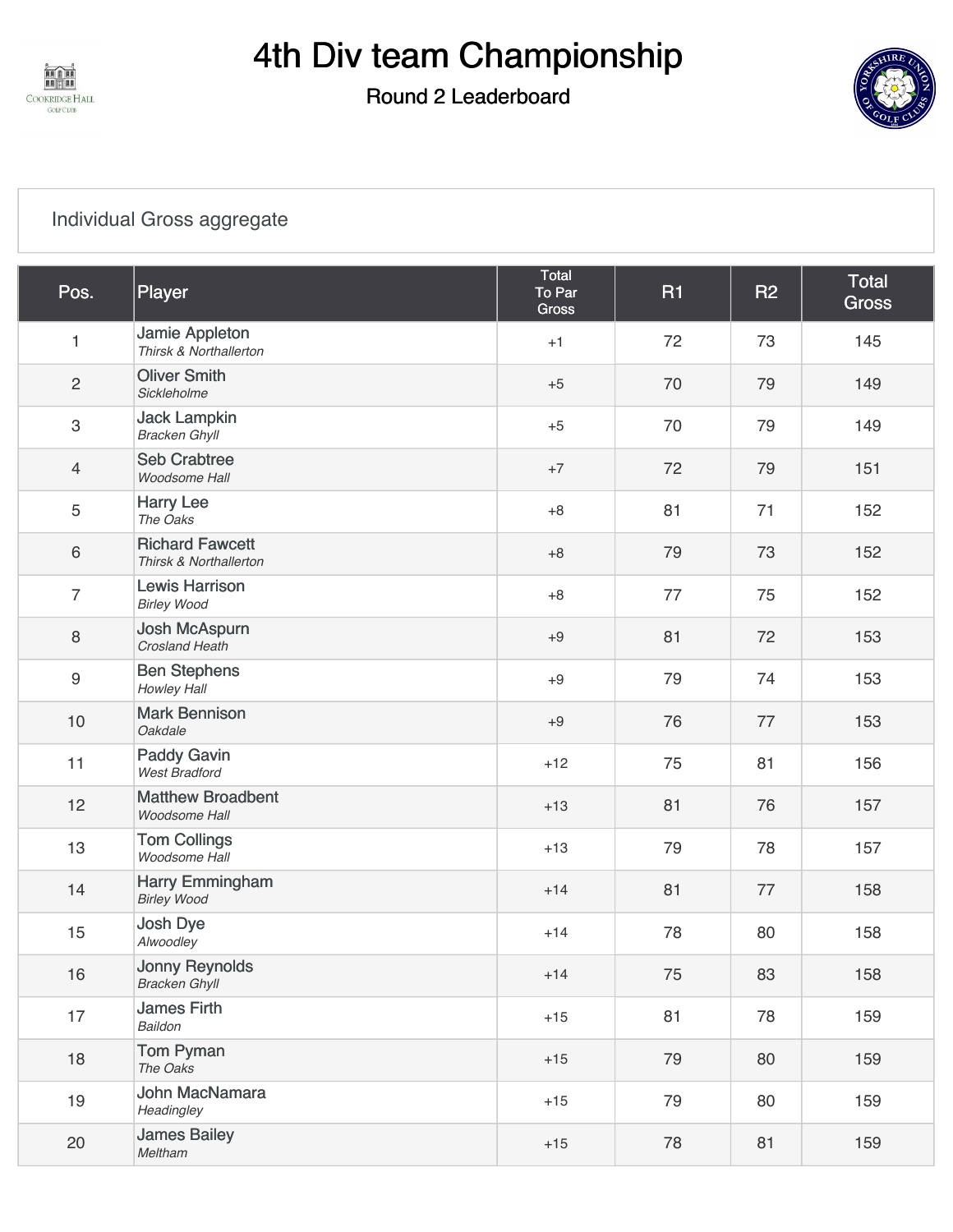

# 4th Div team Championship

### Round 2 Leaderboard



| 21 | <b>Wayne Strutt</b><br>The Oaks                   | $+16$ | 84 | 76 | 160 |
|----|---------------------------------------------------|-------|----|----|-----|
| 22 | <b>Mark Calvert</b><br>Oakdale                    | $+16$ | 82 | 78 | 160 |
| 23 | <b>Matthew Fowler</b><br>Knaresborough            | $+16$ | 81 | 79 | 160 |
| 24 | <b>Mike Robson</b><br>Beverley & ER               | $+16$ | 80 | 80 | 160 |
| 25 | <b>Gareth McMahon</b><br>Meltham                  | $+16$ | 79 | 81 | 160 |
| 26 | Dan Leach<br>Howley Hall                          | $+16$ | 78 | 82 | 160 |
| 27 | George Hanson<br><b>Crosland Heath</b>            | $+17$ | 81 | 80 | 161 |
| 28 | <b>Ian Martin</b><br>Baildon                      | $+17$ | 78 | 83 | 161 |
| 29 | <b>Tom Benn-Landale</b><br>Headingley             | $+19$ | 87 | 76 | 163 |
| 30 | <b>Henry Croft</b><br><b>Bracken Ghyll</b>        | $+19$ | 84 | 79 | 163 |
| 31 | <b>Daniel Hartley</b><br><b>Dewsbury District</b> | $+19$ | 82 | 81 | 163 |
| 32 | <b>Brad Schmulian</b><br>Headingley               | $+19$ | 81 | 82 | 163 |
| 33 | <b>Rob Dunleavy</b><br>Meltham                    | $+19$ | 78 | 85 | 163 |
| 34 | <b>James Wilcox</b><br>Oakdale                    | $+20$ | 82 | 82 | 164 |
| 35 | Joshua Haley<br><b>Dewsbury District</b>          | $+20$ | 73 | 91 | 164 |
| 36 | Ashley Johnson<br><b>Dewsbury District</b>        | $+21$ | 80 | 85 | 165 |
| 37 | <b>Damon Sykes</b><br>Crosland Heath              | $+22$ | 88 | 78 | 166 |
| 38 | <b>Chris Foster</b><br><b>West Bradford</b>       | $+22$ | 84 | 82 | 166 |
| 39 | <b>Graham Strange</b><br>Alwoodley                | $+23$ | 90 | 77 | 167 |
| 40 | <b>Rob Dawber</b><br>Sickleholme                  | $+23$ | 81 | 86 | 167 |
| 41 | Nathan Gregson<br>Knaresborough                   | $+23$ | 79 | 88 | 167 |
| 42 | <b>Neil Gordon</b><br>Beverley & ER               | $+23$ | 79 | 88 | 167 |
| 43 | <b>Paul Bentley</b><br>Sickleholme                | $+24$ | 86 | 82 | 168 |
| 44 | <b>Tom Birtwhistle</b><br>Knaresborough           | $+24$ | 82 | 86 | 168 |